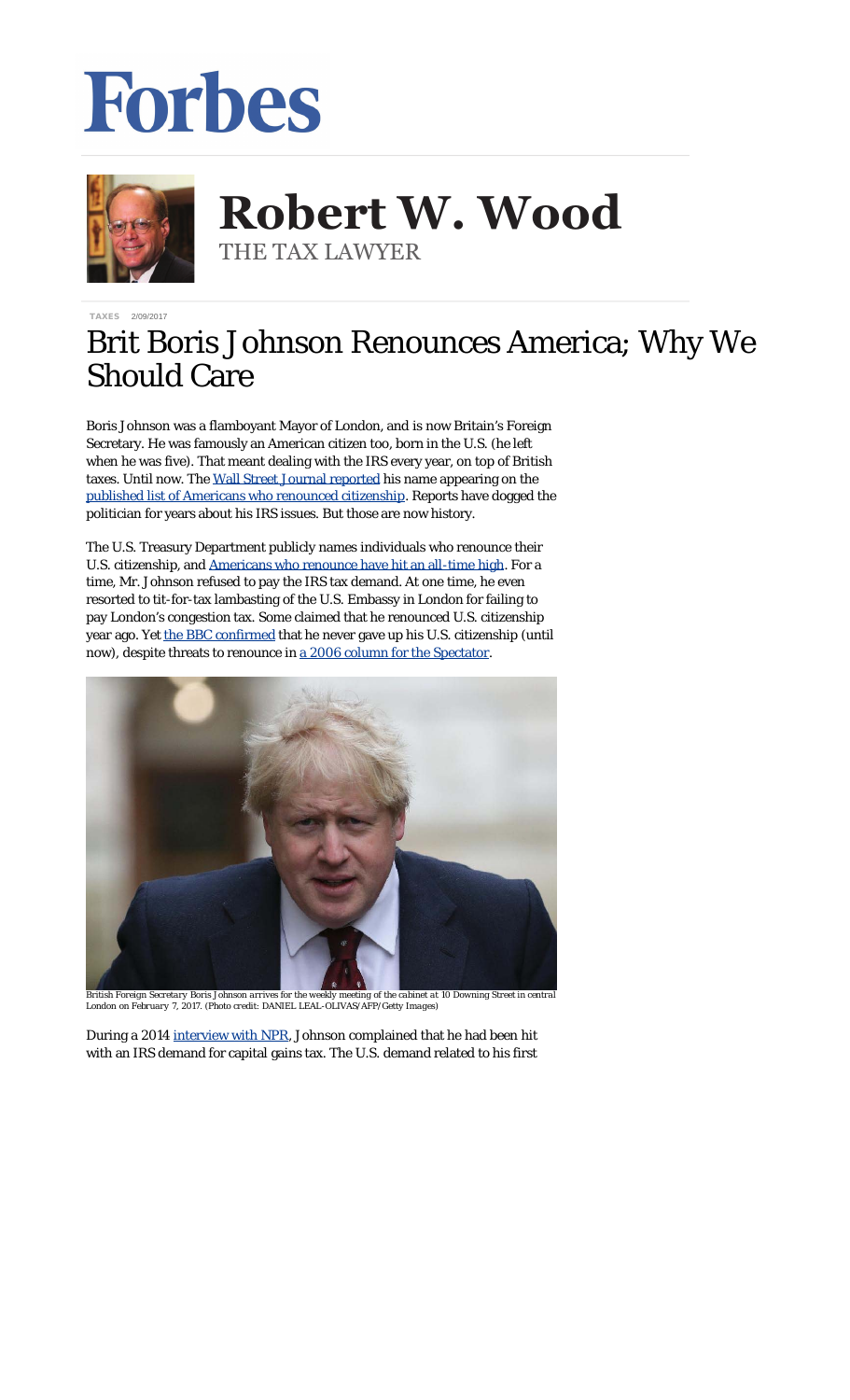home *in the U.K.*, even though it was not subject to tax in England. Mr. Johnson said it is outrageous to tax U.S. citizens everywhere, no matter what. He hasn't lived in the U.S. since he was five years old. Asked in 2014 whether he would pay the bill, Johnson replied:

" No is the answer. I think it's absolutely outrageous. Why should I? I think, you know, I'm not a … I, you know, I haven't lived in the U.S. for, you know, well, since I was five years old … I pay the lion's share of my tax, I pay my taxes to the full in the U.K. where I live and work."

But renouncing does not solve a current tax bill, so Mr. Johnson had to satisfy the IRS in order to be able to renounce! To exit, you generally must prove five years of U.S. tax compliance, and in some cases you pay an [exit tax.](http://www.irs.gov/Individuals/International-Taxpayers/Expatriation-Tax) Long-term residents giving up a Green Card can be required to pay the tax too. Johnson threatened to renounce in 2006, but followed through ten years later. Every three months, the U.S. Treasury Department publicly [names individuals](https://s3.amazonaws.com/public-inspection.federalregister.gov/2017-02699.pdf) who renounced their U.S. citizenship.

Yet again, the cadre of [Americans renouncing U.S. citizenship has hit an all-time](http://taxprof.typepad.com/taxprof_blog/2017/02/number-of-americans-renouncing-their-us-citizenship-hit-all-time-high-in-2016-up-26-from-2015.html) [high.](http://taxprof.typepad.com/taxprof_blog/2017/02/number-of-americans-renouncing-their-us-citizenship-hit-all-time-high-in-2016-up-26-from-2015.html) In fact, the tally for 2016 was up 26% from 2015. The new list is just for the last 3 months of 2016. It names a whopping 2,365 individuals, making a total of 5,411 for calendar 2016. That's a new annual record, up from  $4,279$ [published expatriates](http://intltax.typepad.com/intltax_blog/2016/02/new-expatriate-record-2015-nearly-4300-expatriations.html) in 2015. 2015 had a 58% hike over 2014. Even this list [doesn't count everyone](http://www.forbes.com/sites/robertwood/2014/05/03/americans-are-renouncing-citizenship-at-record-pace-and-many-arent-even-counted/).

73% of Americans abroad are said to be tempted to give up their U.S. passports. Federal Register data reveals that renunciations spiked after [FATCA—](http://www.irs.gov/businesses/corporations/article/0,,id=236667,00.html)the Foreign Account Tax Compliance Act. But should one worry about this still relatively small number of leavers? Surprisingly, no one seems to know exactly how big the real number is, even though both the [IRS and FBI track Americans](http://www.forbes.com/sites/robertwood/2015/09/21/irs-and-fbi-track-americans-who-renounce-citizenship-why-is-fbi-list-longer/#38baa14c2f84) [who renounce.](http://www.forbes.com/sites/robertwood/2015/09/21/irs-and-fbi-track-americans-who-renounce-citizenship-why-is-fbi-list-longer/#38baa14c2f84) There is no single explanation for the increase, although some renouncers write why they gave up their [U.S. citizenship](http://www.forbes.com/sites/robertwood/2016/02/18/dear-mrs-obama-why-i-gave-up-my-u-s-citizenship/#1b2abc0d4429).

Reasons for renouncing can be family, tax and legal complications. Plainly, though, some renounce because of global tax reporting and FATCA. Dual citizenship isn't always possible, as this [infographic](http://www.movehub.com/blog/dual-citizenship-around-the-world-map) from MoveHub shows. America charges \$2,350 to hand in your passport, a fee that is more than [twenty](http://isaacbrocksociety.ca/2014/08/22/comparison-of-fees-and-procedures-for-renouncing-citizenship-in-various-countries/comment-page-1/) [times the average](http://isaacbrocksociety.ca/2014/08/22/comparison-of-fees-and-procedures-for-renouncing-citizenship-in-various-countries/comment-page-1/) of other high-income countries. [FATCA](http://www.irs.gov/businesses/corporations/article/0,,id=236667,00.html) now spans the globe with an unparalleled network of reporting. America requires foreign banks and governments to hand over secret bank data about depositors. Non-U.S. banks and financial institutions around the world must reveal American account details or risk big penalties.